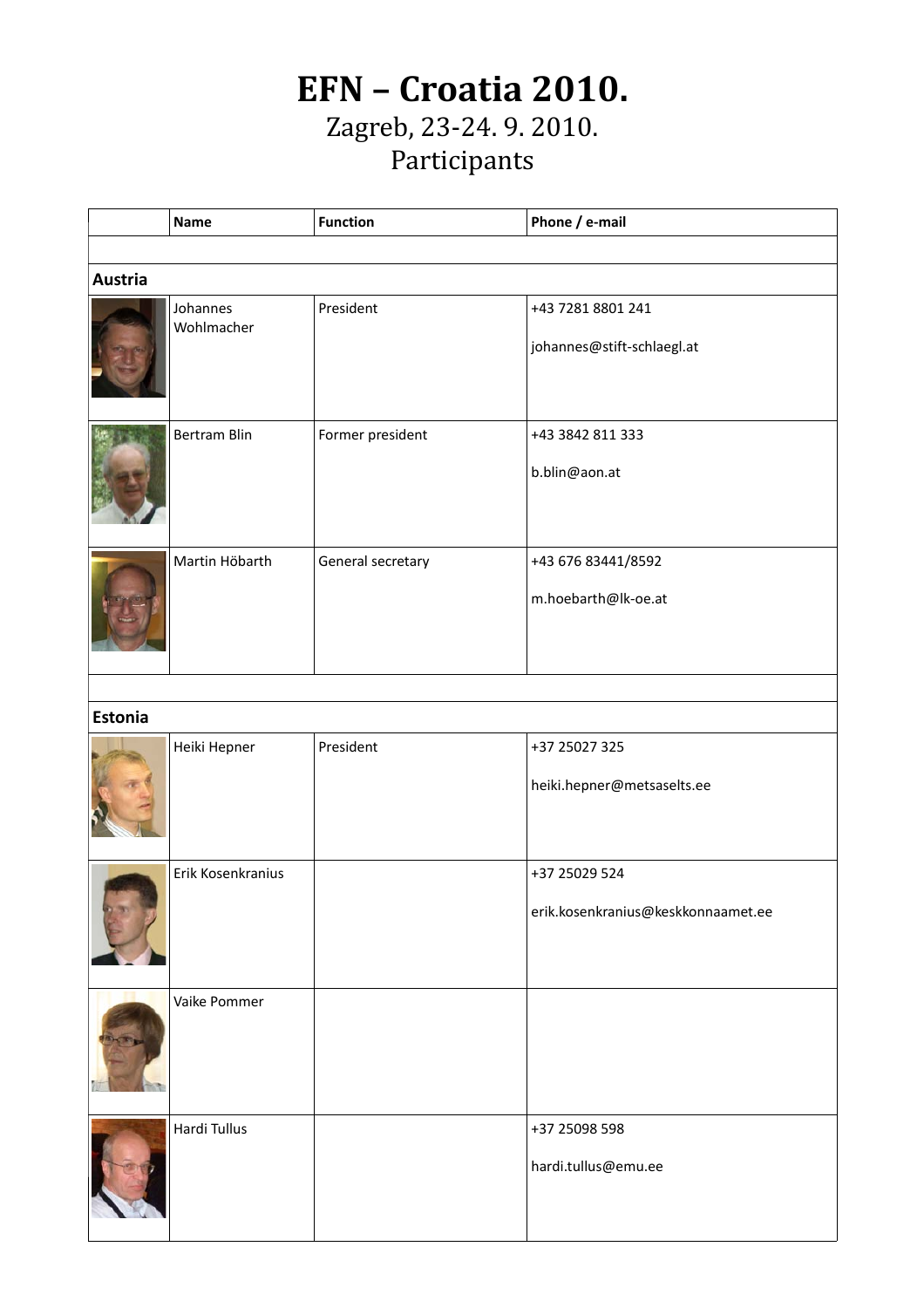|                 | <b>Name</b>      | <b>Function</b>                                       | Phone / e-mail                          |  |  |  |
|-----------------|------------------|-------------------------------------------------------|-----------------------------------------|--|--|--|
|                 |                  |                                                       |                                         |  |  |  |
| Germany         |                  |                                                       |                                         |  |  |  |
|                 | Marcus Kühling   | General secretary<br><b>German Forestry Society</b>   | +49 551 379 6265                        |  |  |  |
|                 |                  |                                                       | kuehling@forstverein.de                 |  |  |  |
|                 |                  |                                                       | www.forstverein.de                      |  |  |  |
|                 | Sabine Schreiner | General secretary<br>international comitee            | +49 551 39 9751                         |  |  |  |
|                 |                  | <b>German Forestry Society</b>                        | sabine.schreiner@mail.uni-goettingen.de |  |  |  |
|                 |                  |                                                       |                                         |  |  |  |
| <b>Slovakia</b> |                  |                                                       |                                         |  |  |  |
|                 | Jaroslav Šulek   | President of<br>Slovak Forestry Chamber               | +421 905 398 346                        |  |  |  |
|                 |                  |                                                       | Imbsro@stonline.sk                      |  |  |  |
|                 |                  |                                                       |                                         |  |  |  |
|                 | Igor Viszlai     | Director general of<br>Forests of the Slovak Republic | +421 905 278 812                        |  |  |  |
|                 |                  |                                                       | igor.viszlai@lesy.sk                    |  |  |  |
|                 | Rudolf Bruchanik | Silviculture manager                                  | +421 918 444 204                        |  |  |  |
|                 |                  |                                                       | rudolf.bruchanik@lesy.sk                |  |  |  |
|                 | Boris Pekarovič  | Head of open-air museum                               | +421 918 333 401                        |  |  |  |
|                 |                  |                                                       | boris.pekarovic@lesy.sk                 |  |  |  |
|                 |                  |                                                       |                                         |  |  |  |
|                 |                  |                                                       |                                         |  |  |  |
| <b>Scotland</b> |                  |                                                       |                                         |  |  |  |
|                 | Maurice Rogers   | Royal Scottish Forestry Society                       | +1343 842279                            |  |  |  |
|                 |                  |                                                       | mauricetrees@btinternet.com             |  |  |  |
|                 |                  |                                                       |                                         |  |  |  |
|                 |                  |                                                       |                                         |  |  |  |
|                 |                  |                                                       |                                         |  |  |  |